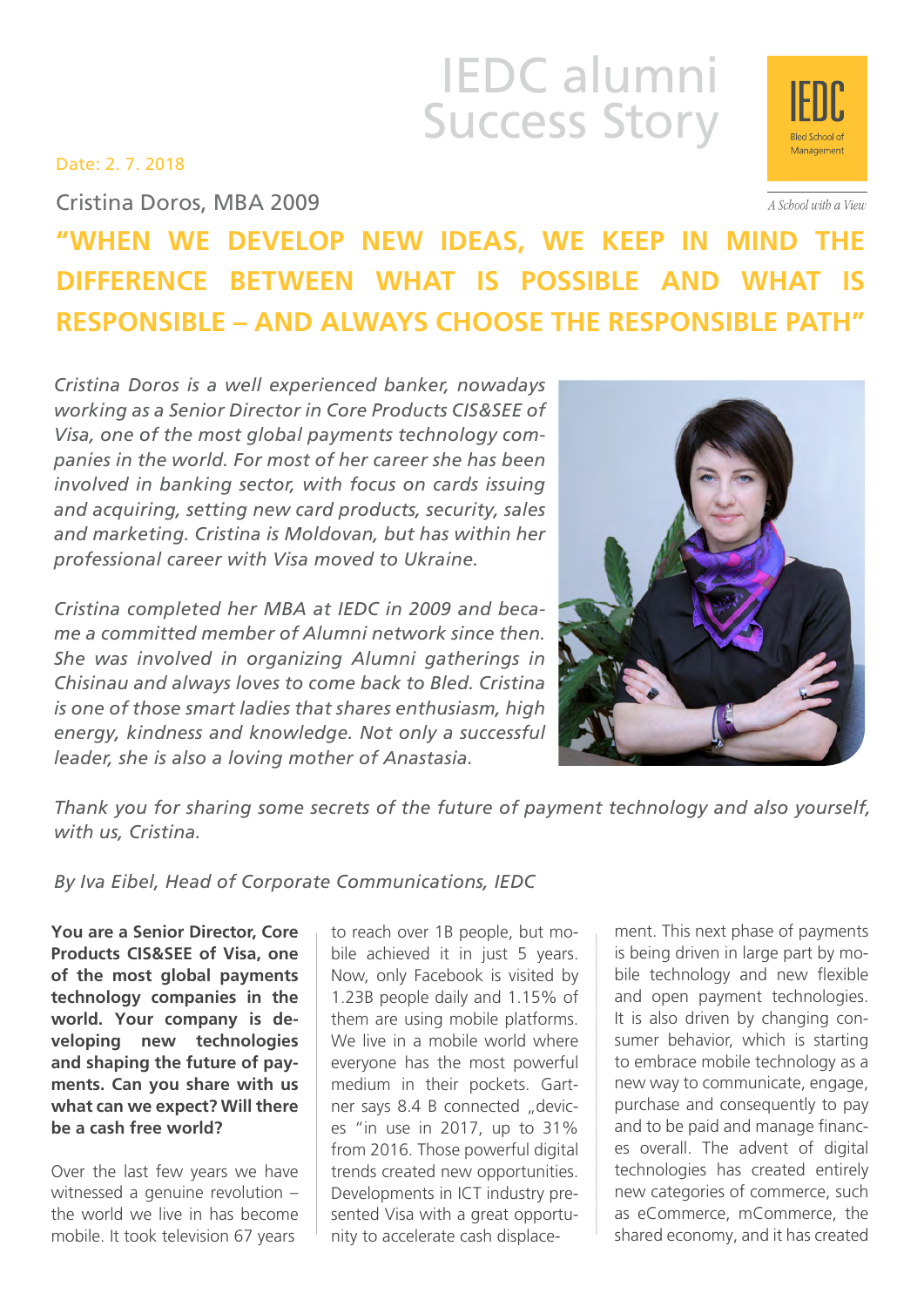new ways to make purchases in the physical world such as tapping an NFC-enabled phone or wearable, scanning a QR code or simply clicking a button. The main focus: moving to a digital space, developing the end customercentric products and services. Mobile and internet penetration drives the transition from cards to smart connected devices. Once companies become digital they have the opportunity to completely reimagine their business models to connect people, process, data and things across industries, cities and countries to realize new economic value.

Visa is preparing for a future that looks very different from today. Payment will be at the core of this new commerce experience, enabled by connected devices (cars, phones, home appliances). It's all about convenience. Customers would like the payment to be a seamless integral part of not only the shopping experience but their life – payments without hassle, without using extra payment means.

This is the future happening today.

We believe that there may not necessarily be a fully cashless economy, but still overwhelming majority of payments will happen in a convenient and secure cashless form.

#### **Visa has a huge responsibility in building trust of customers in using its services. How do you achieve that?**

Visa is changing payments in a secure way. Often, two significant forces can seemingly work against each other: innovation and risk management. We consider both sides of the equation and find



a balance that delivers both convenience and security. Risk cannot be eliminated, but it can be managed and controlled.

At Visa, we are guided by a concept we call "Responsible Innovation." This means that when we develop new ideas, we keep in mind the difference between what is possible and what is responsible – and always choose the responsible path. It's the best choice for our customers and end users, and best for our business in the long run. Visa is a business built on trust. We have done a good job earning the trust of users to date, and we intend to keep it that way as we move forward in developing the next generation of payment solutions. As the payments industry shifts from plastic to digital, we are supporting our clients to offer consumers a safe, simple and consistent purchasing experience, regardless of where they are and

what device they are using.

Therefore consumers' trust Visa has built over the years will always be our number one priority.

**You come from Moldova and have been in the last couple of years working in Kiev in a multicultural environment and with foreign partners and clients. What would you say are benefits and challenges of cultural diversity in the workplace?**

Now working at a multinational company I can re-confirm how exciting and enriching it is – to have an opportunity to experience national and cultural diversity. You get a chance to learn about different markets, nations and cultures in a practical way, collaborating on a daily basis with teams around the globe. It drives enormous respect to every